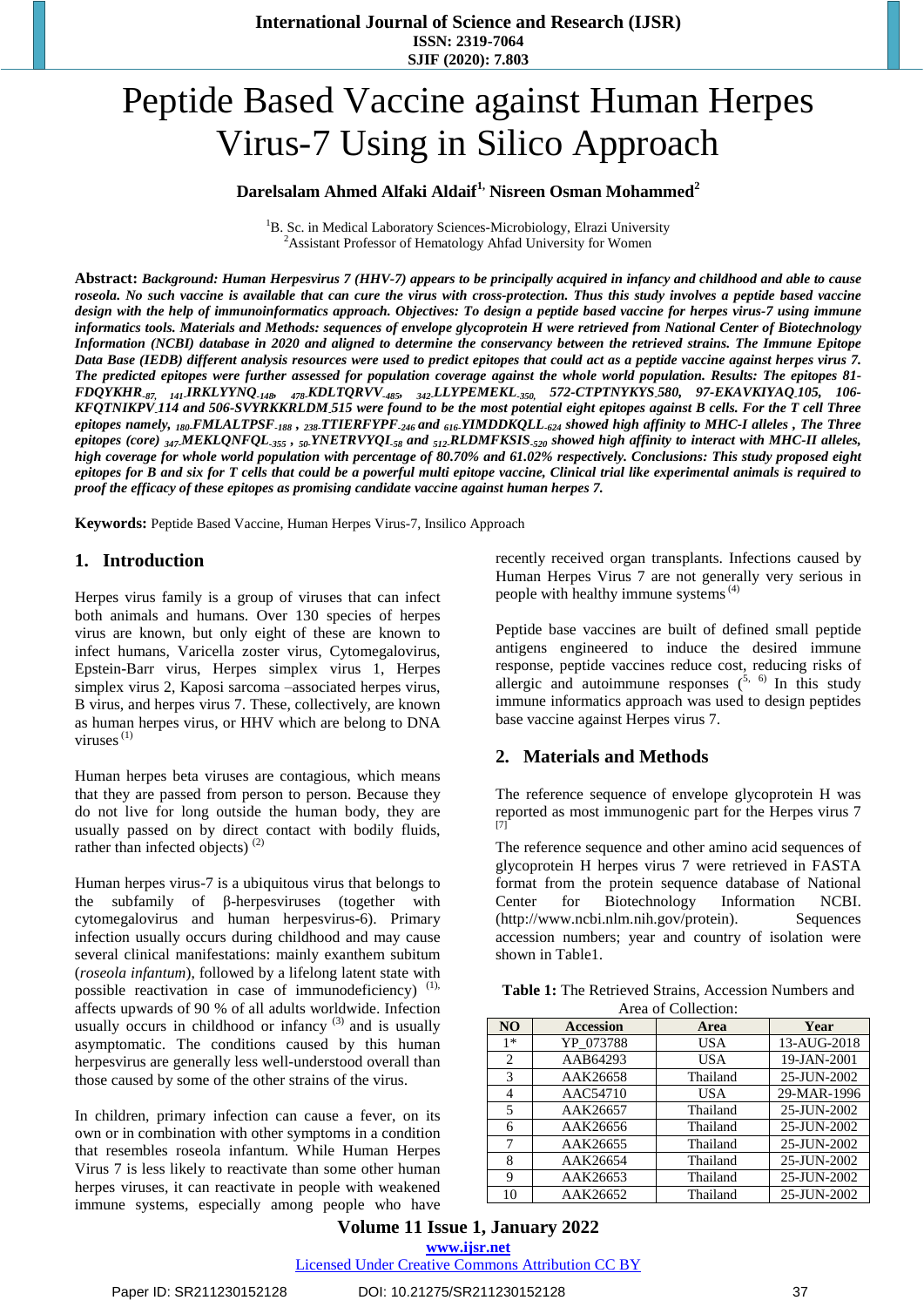# **3. Results**

**Figure 1** showed Phylogenetic Evolution tree of all Retrieved Strains done by using glycoprotein H OF Herpes virus 7



**Figure 1:** Cladogram Showed the Relationship between the different Herpes virus 7 glycoprotein H Strains

**Figure 2** showed that some alignment regions were mutated region, and dots show the conservancy between different retrieved sequences.



**Figure 2:** Multiple Sequence Alignment of Retrieved Strains

#### **Prediction of B-cell Epitopes:**

The reference sequence of beta herpes virus 7 gH was subjected to Bepipred linear epitope, Emini surface accessibility and Kolaskar and Tongaonkar antigenicity methods in IEDB to predict the likelihood of specific regions in the protein that bind to B cell receptor, being in the surface and immunogenic respectively. For

Bepipredlinear epitope prediction method, the average binding score of viral protein to B cell was 0.5. Thirty four (34) epitopes were predicted as a linear epitopes and only (25) epitopes were conserved regions. Emini surface accessibility provided only 15 epitopes that were potentially predicted on surface by passing the default threshold 1.000. Kolaskar and Tongaonkar antigenicity provided 21 epitopes that gave score above the default

# **Volume 11 Issue 1, January 2022 www.ijsr.net**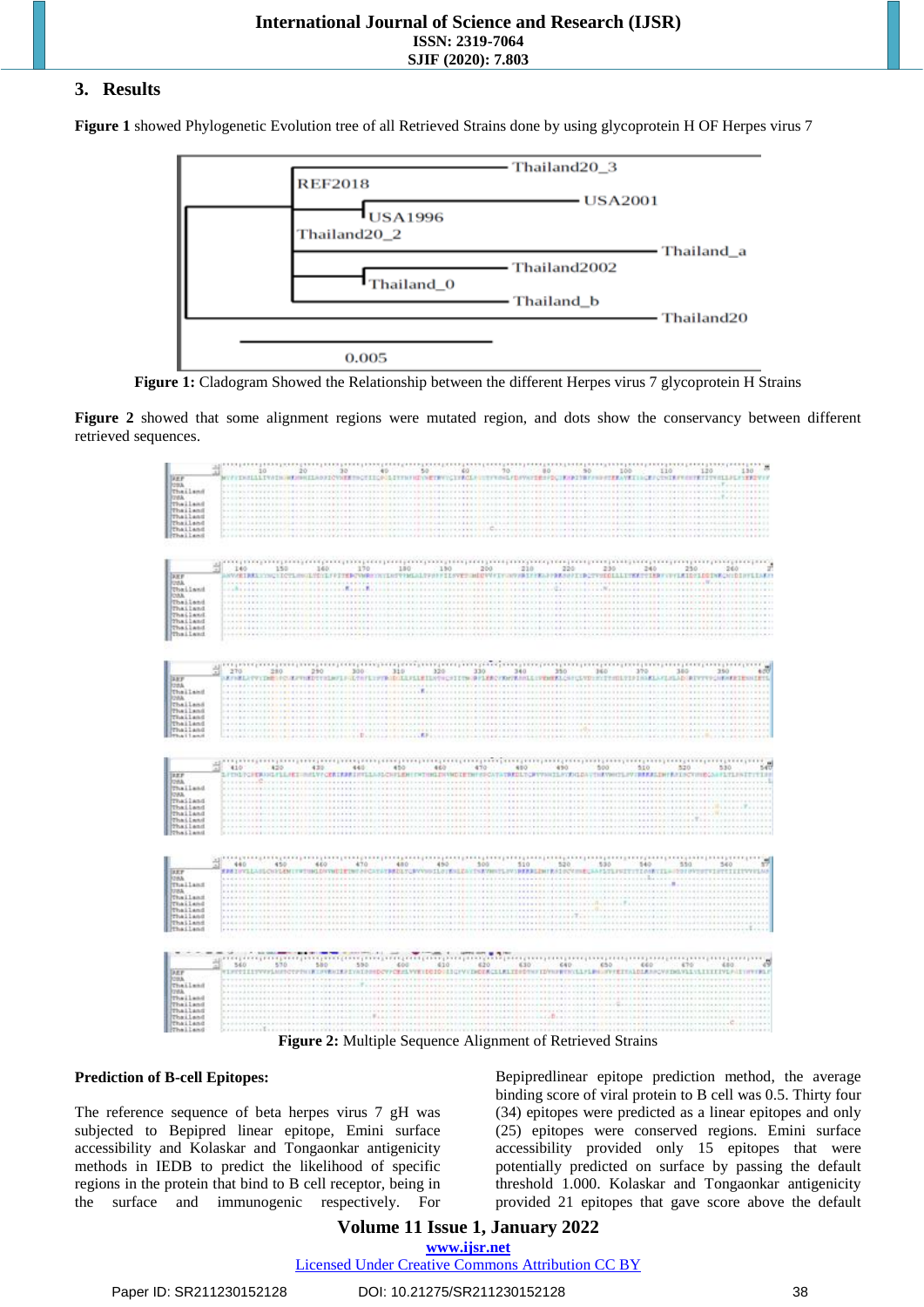threshold 1.021. Allergencity provided only 14 epitopes that gave non allergen and toxin pred showed all 25 epitopes were non toxin. The epitopes 81-FDQYKHR<sub>-87,</sub>  $_{141}$ .IRKLYYNQ<sub>-148</sub>,  $_{478}$ .KDLTQRVV<sub>-485</sub>,  $_{342}$ LLYPEMEKL<sub>-350</sub>, 572-CTPTNYKYS<sub>-580</sub>, 97-EKAVKIYAQ.105, 106-KFQTNIKPV.114 and 506-SVYRKKRLDM-515. was predicted by these different tools against B cell as provided in Table 1.

#### **T lymphocytes Epitopes Binding Prediction**

#### **MHC-I Binding Predictions:**

The reference structural gH was analyzed using IEDB MHC-1 binding prediction tool to predict T cell epitopes interacting with different types of MHC-I alleles.129 conserved epitopes were predicted to interact with different MHC-1 alleles. The peptides, 180-**FMLALTPSF**- $_{188}$  had higher affinity to interact with 8 alleles, also  $_{238-}$ **TTIERFYPF**<sub>-246</sub> that interacted with 7 alleles and 616-**YIMDDKQLL**<sub>-624</sub> that interacted with 6 alleles as shown in Table 4.2. These three epitopes and their positions in structural level of glycoprotein H were shown in **Figure 4**.

The 129 conserved peptides and their interaction with different MHC-1 alleles were supplemented in an extra sheet 1

**Table 1:** B-cell epitopes prediction, the position of peptides is according to the position of amino acids in the glycoprotein H of herpes virus 7.

| N <sub>0</sub> | <b>Star</b> | En                      |                      | Lengt                            | <b>Conserv</b> | Emin  | Antigenicit |                                  | <b>Toxigenicit</b> |
|----------------|-------------|-------------------------|----------------------|----------------------------------|----------------|-------|-------------|----------------------------------|--------------------|
|                | t           | d                       | Peptide              | h                                | e              | i     | y           | <b>Allergenicity</b>             | y                  |
|                |             |                         |                      |                                  | $\overline{C}$ | 1.000 | 1.047       |                                  |                    |
| 1              | 352         | $\overline{355}$<br>312 | <b>NFQL</b>          | $\overline{4}$<br>$\overline{5}$ | $\overline{C}$ | 0.797 | 1.033       | PROBABLE ALLERGEN                | Non-Toxin          |
| $\overline{c}$ | 308         |                         | <b>GDGLL</b>         |                                  | $\mathcal{C}$  | 0.356 | 1.023       | PROBABLE ALLERGEN                | Non-Toxin          |
| 3              | 282         | 287                     | <b>CGKPVN</b>        | 6                                |                | 0.502 | 1.073       | PROBABLE ALLERGEN                | Non-Toxin          |
| $\overline{4}$ | 429         | 434                     | <b>LVFQEK</b>        | 6                                | $\mathbf C$    | 0.815 | 1.087       | PROBABLE NON-<br><b>ALLERGEN</b> | Non-Toxin          |
| 5              | 336         | 341                     | <b>KMTKSH</b>        | 6                                | $\mathcal{C}$  | 2.671 | 0.952       | PROBABLE NON-<br><b>ALLERGEN</b> | Non-Toxin          |
| 6              | 17          | 23                      | <b>WKHWNIL</b>       | $\tau$                           | $\mathcal{C}$  | 0.577 | 1           | PROBABLE NON-<br><b>ALLERGEN</b> | Non-Toxin          |
| 7              | 459         | 465                     | <b>LDNVMDI</b>       | $\overline{7}$                   | $\mathbf C$    | 0.393 | 1.017       | PROBABLE ALLERGEN                | Non-Toxin          |
| 8              | 657         | 663                     | <b>LDLKSSQ</b>       | $\overline{7}$                   | $\overline{C}$ | 1.457 | 1.048       | PROBABLE ALLERGEN                | Non-Toxin          |
| $\mathbf Q$    | 81          | 87                      | <b>FDQYKHR</b>       | $\overline{7}$                   | $\mathbf C$    | 4.312 | 1.006       | PROBABLE NON-<br><b>ALLERGEN</b> | Non-Toxin          |
| 10             | 141         | 148                     | <b>IRKLYYNO</b>      | 8                                | $\mathcal{C}$  | 2.59  | 1.04        | PROBABLE NON-<br><b>ALLERGEN</b> | Non-Toxin          |
| 11             | 73          | 80                      | <b>DSVNFDES</b>      | 8                                | $\overline{C}$ | 1.5   | 0.982       | PROBABLE ALLERGEN                | Non-Toxin          |
| 12             | 209         | 216                     | <b>RIFFKAPF</b>      | 8                                | $\mathbf C$    | 0.466 | 1.044       | PROBABLE NON-<br><b>ALLERGEN</b> | Non-Toxin          |
| 13             | 478         | 485                     | <b>KDLTQRVV</b>      | 8                                | $\mathbf C$    | 1.242 | 1.076       | PROBABLE NON-<br><b>ALLERGEN</b> | Non-Toxin          |
| 14             | 342         | 350                     | <b>LLYPEMEKL</b>     | 9                                | $\mathbf C$    | 1.097 | 1.048       | PROBABLE NON-<br><b>ALLERGEN</b> | Non-Toxin          |
| 15             | 572         | 580                     | <b>CTPTNYKYS</b>     | 9                                | $\mathsf{C}$   | 2.483 | 1.037       | PROBABLE NON-<br><b>ALLERGEN</b> | Non-Toxin          |
| 16             | 581         | 589                     | <b>VKNIKPIYN</b>     | 9                                | $\overline{C}$ | 1.242 | 1.036       | PROBABLE ALLERGEN                | Non-Toxin          |
| 17             | 97          | 105                     | <b>EKAVKIYAQ</b>     | 9                                | $\mathbf C$    | 1.357 | 1.061       | PROBABLE NON-<br><b>ALLERGEN</b> | Non-Toxin          |
| 18             | 106         | 114                     | <b>KFQTNIKPV</b>     | 9                                | $\mathcal{C}$  | 1.522 | 1.028       | PROBABLE NON-<br><b>ALLERGEN</b> | Non-Toxin          |
| 19             | 115         | 123                     | <b>SHTKTITVS</b>     | 9                                | $\mathsf{C}$   | 1.039 | 1.036       | PROBABLE ALLERGEN                | Non-Toxin          |
| 20             | 405         | 414                     | <b>HKLFTNLTQP</b>    | 10                               | $\overline{C}$ | 1.579 | 1.03        | PROBABLE ALLERGEN                | Non-Toxin          |
| 21             | 506         | 515                     | SVYRKKRLDM           | 10                               | $\mathsf{C}$   | 3.579 | 1.01        | PROBABLE NON-<br><b>ALLERGEN</b> | Non-Toxin          |
| 22             | 27          | 37                      | <b>ICVNEKTNQTI</b>   | 11                               | $\mathbf C$    | 0.564 | 1.024       | PROBABLE NON-<br><b>ALLERGEN</b> | Non-Toxin          |
| 23             | 240         | 252                     | <b>IERFYPFLKIDFL</b> | 13                               | $\mathbf C$    | 0.347 | 1.063       | PROBABLE NON-<br><b>ALLERGEN</b> | Non-Toxin          |
| 24             | 486         | 500                     | NNILSYKNLDAYTN<br>K  | 15                               | $\mathbf C$    | 3.799 | 0.986       | PROBABLE ALLERGEN                | Non-Toxin          |

# **Volume 11 Issue 1, January 2022**

**www.ijsr.net**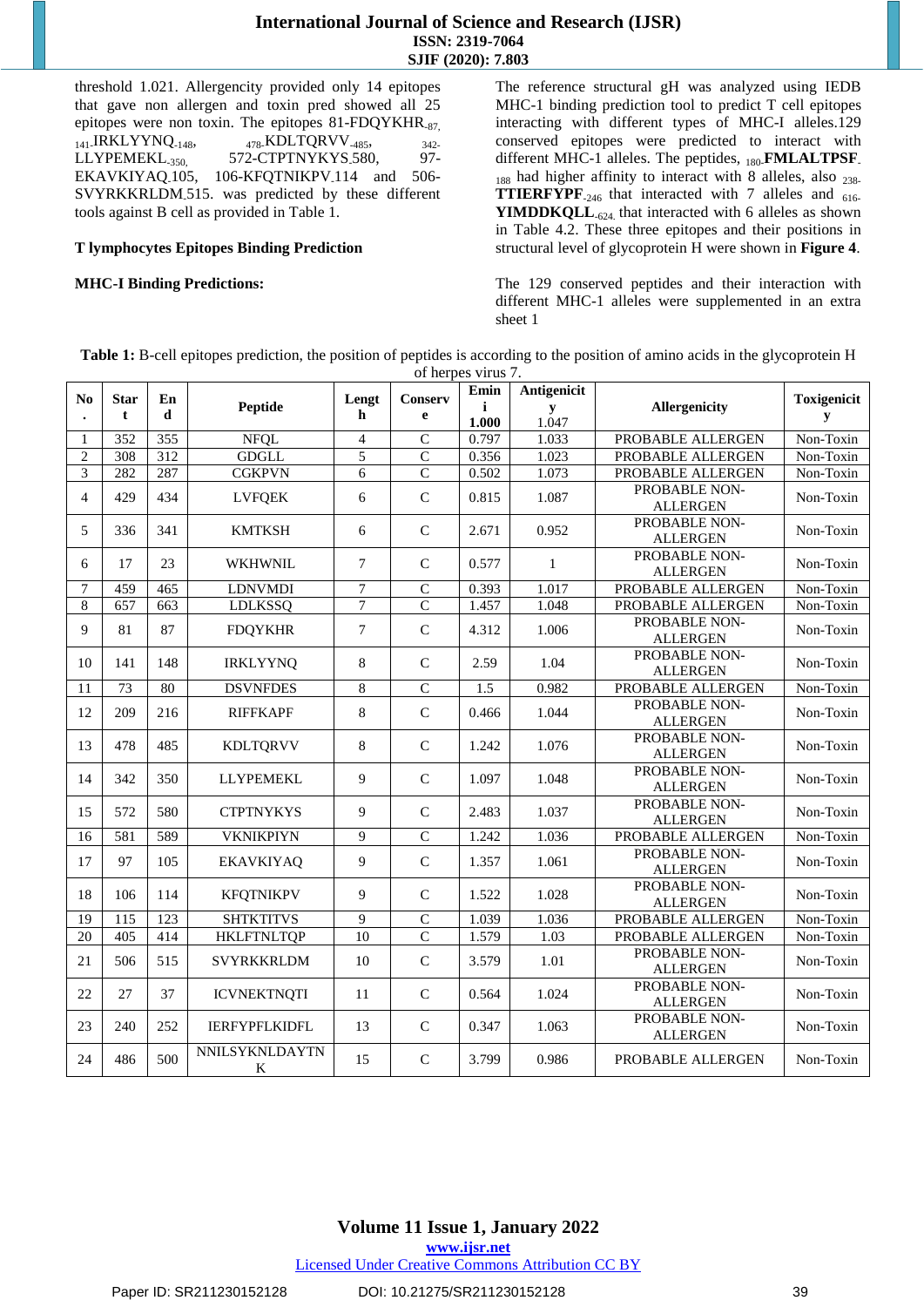### **International Journal of Science and Research (IJSR) ISSN: 2319-7064 SJIF (2020): 7.803**



**Figure 3:** Position of Proposed Conserved B Cell Epitope in Structural Level of glycoprotein H of herpes virus 7

**Table 2:** List of Top Epitopes that had Binding Affinity with MHC-I alleles. The position of peptides is according to position of amino acids in glycoprotein H of Herpes virus 7.

| <b>Peptide</b>   | <b>Start</b> | End | <b>Allele</b> | ic50  |
|------------------|--------------|-----|---------------|-------|
|                  |              |     | HLA-A*02: 01  | 26.95 |
|                  |              |     | $HLA-A*02:06$ | 9.41  |
|                  |              |     | $HLA-A*29:02$ | 53.84 |
| <b>FMLALTPSF</b> | 180          |     | $HLA-A*32:01$ | 48.72 |
|                  |              | 188 | $HLA-B*15:01$ | 14.24 |
|                  |              |     | $HLA-B*15:02$ | 33.64 |
|                  |              |     | $HLA-B*35:01$ | 14.93 |
|                  |              |     | $HLA-C*14:02$ | 13.59 |
|                  | 238          | 246 | $HLA-A*02:06$ | 10.82 |
|                  |              |     | $HLA-A*23:01$ | 45.95 |
|                  |              |     | $HLA-A*26:01$ | 15.71 |
| <b>TTIERFYPF</b> |              |     | $HLA-A*32:01$ | 13.87 |
|                  |              |     | $HLA-A*68:02$ | 35.79 |
|                  |              |     | $HLA-B*08:01$ | 96.89 |
|                  |              |     | $HLA-B*15:01$ | 30.03 |
|                  |              |     | $HLA-A*02:01$ | 36.3  |
|                  |              |     | $HLA-A*02:06$ | 33.66 |
| <b>YIMDDKQLL</b> | 616          | 624 | $HLA-C*03:03$ | 44.04 |
|                  |              |     | $HLA-C*07:01$ | 64.55 |
|                  |              |     | $HLA-C*12:03$ | 99.2  |
|                  |              |     | $HLA-C*14:02$ | 78.61 |



**Figure 4:** Position of Proposed Conserved T Cell Epitopes that Interact with MHC-I in Structural level of glycoprotein H herpes Virus 7

# **Volume 11 Issue 1, January 2022**

**www.ijsr.net**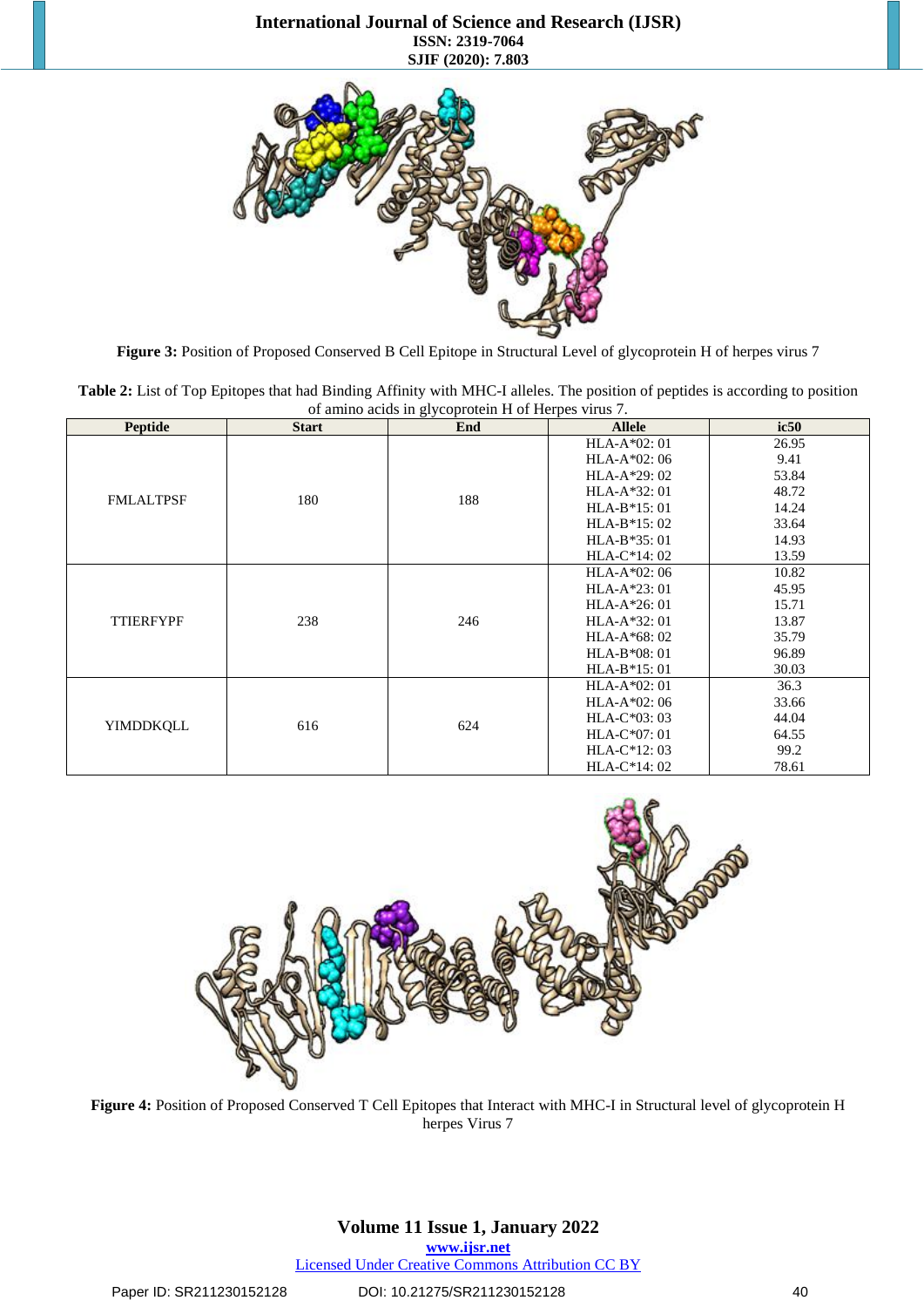### **MHC-П Binding Predictions:**

A three hundred sixty eight (368) conserved epitopes were predicted from reference glycoprotein H which has ability to interact with MHC-II alleles. As shown in Table 4.3 three epitopes (core) 347-**MEKLQNFQL**-355, 50- **YNETRVYQI**-58 **,** and

512-**RLDMFKSIS**-520 demonstrated higher affinity to interact with MHC-П alleles. The three dimensional structural level (3D) of these epitopes within glycoprotein H was shown in Figure 4.5. The other core epitopes and their corresponding alleles that interacted with MHC-П were supplemented in an extra sheet-2.

| Core<br><b>Sequence</b> | <b>Peptide Sequence</b> | <b>Start</b>     | End                                 | <b>Allele</b>   | <b>IC50</b>       |
|-------------------------|-------------------------|------------------|-------------------------------------|-----------------|-------------------|
|                         | YPEMEKLQNFQLVDY         | 344              | 358                                 | HLA-DRB1*01: 01 | 18.4              |
|                         | <b>PEMEKLQNFQLVDYS</b>  | 345              | 359                                 | HLA-DRB1*01: 01 | $22.\overline{2}$ |
|                         | LYPEMEKLQNFQLVD         | 343              | 357                                 | HLA-DRB1*01: 01 | 26.7              |
|                         | EMEKLQNFQLVDYSY         | 346              | 360                                 | HLA-DRB1*01: 01 | 28.1              |
|                         | MEKLQNFQLVDYSYI         | 347              | 361                                 | HLA-DRB1*01: 01 | 33.6              |
|                         | LLYPEMEKLQNFQLV         | 342              | 356                                 | HLA-DRB1*01: 01 | 34                |
|                         | <b>HLLYPEMEKLQNFQL</b>  | 341              | 355                                 | HLA-DRB1*01: 01 | 138.7             |
|                         | YPEMEKLQNFQLVDY         | 344              | 358<br>HLA-DRB1*10: 01              |                 | 66.5              |
|                         | EMEKLQNFQLVDYSY         | 346              | $\overline{360}$<br>HLA-DRB1*10: 01 |                 | 70                |
|                         | <b>LYPEMEKLQNFQLVD</b>  | 343              | 357                                 | HLA-DRB1*10: 01 | 70.9              |
|                         | <b>PEMEKLQNFQLVDYS</b>  | 345              | 359                                 | HLA-DRB1*10: 01 | 85.2              |
| <b>MEKLQNFQL</b>        | LLYPEMEKLQNFQLV         | 342              | 356                                 | HLA-DRB1*10: 01 | 88.8              |
|                         | HLLYPEMEKLQNFQL         | 341              | 355                                 | HLA-DRB1*10: 01 | 125.4             |
|                         | LYPEMEKLONFOLVD         | 343              | 357                                 | HLA-DRB1*12:01  | 297.1             |
|                         | YPEMEKLQNFQLVDY         | 344              | 358                                 | HLA-DRB1*15:01  | 186.3             |
|                         | PEMEKLQNFQLVDYS         | 345              | 359                                 | HLA-DRB1*15:01  | 195.2             |
|                         | EMEKLQNFQLVDYSY         | 346              | 360                                 | HLA-DRB1*15:01  | 206.7             |
|                         | LYPEMEKLQNFQLVD         | 343              | 357                                 | HLA-DRB1*15:01  | 268.3             |
|                         | MEKLQNFQLVDYSYI         | 347              | 361                                 | HLA-DRB1*15:01  | 270.2             |
|                         | <b>YPEMEKLQNFQLVDY</b>  | 344              | 358                                 | HLA-DRB1*16:02  | 227.9             |
|                         | <b>PEMEKLQNFQLVDYS</b>  | 345              | 359                                 | HLA-DRB1*16:02  | 231.8             |
|                         | EMEKLQNFQLVDYSY         | 346              | 360                                 | HLA-DRB1*16:02  | 264.5             |
|                         | LYPEMEKLQNFQLVD         | $\overline{343}$ | 357                                 | HLA-DRB1*16:02  | 276.6             |
|                         | TFNFHDYNETRVYQI         | 44               | 58                                  | HLA-DRB1*07: 01 | 19                |
|                         | FNFHDYNETRVYQIP         | 45               | 59                                  | HLA-DRB1*07: 01 | 23                |
|                         | NFHDYNETRVYQIPK         | 46               | 60                                  | HLA-DRB1*07: 01 | 28.6              |
| <b>YNETRVYQI</b>        | <b>FHDYNETRVYQIPKC</b>  | 47               | 61                                  | HLA-DRB1*07: 01 | 41.4              |
|                         | HDYNETRVYQIPKCL         | 48               | 62                                  | HLA-DRB1*07: 01 | 59.6              |
|                         | <b>DYNETRVYQIPKCLF</b>  | 49               | $\overline{63}$                     | HLA-DRB1*07: 01 | 67.4              |
|                         | <b>YNETRVYQIPKCLFG</b>  | 50               | 64                                  | HLA-DRB1*07: 01 | 150.6             |
|                         | KKRLDMFKSISCVSN         | 510              | 524                                 | HLA-DRB1*04: 04 | 81.4              |
|                         | KRLDMFKSISCVSNE         | 511              | 525                                 | HLA-DRB1*04: 04 | 82.6              |
|                         | <b>RKKRLDMFKSISCVS</b>  | 509              | 523                                 | HLA-DRB1*04: 04 | 102.1             |
|                         | YRKKRLDMFKSISCV         | 508              | 522                                 | HLA-DRB1*04: 04 | 134.7             |
|                         | VYRKKRLDMFKSISC         | 507              | $\overline{521}$                    | HLA-DRB1*04: 04 | 151.6             |
| <b>RLDMFKSIS</b>        | <b>SVYRKKRLDMFKSIS</b>  | 506              | 520                                 | HLA-DRB1*04: 04 | 228.8             |
|                         | KKRLDMFKSISCVSN         | 510              | 524                                 | HLA-DRB1*11:01  | 88.8              |
|                         | <b>RKKRLDMFKSISCVS</b>  | 509              | 523                                 | HLA-DRB1*11:01  | 104.6             |
|                         | YRKKRLDMFKSISCV         | 508              | 522                                 | HLA-DRB1*16:02  | 54                |
|                         | VYRKKRLDMFKSISC         | 507              | 521                                 | HLA-DRB1*16:02  | 76.4              |
|                         | SVYRKKRLDMFKSIS         | 506              | 520                                 | HLA-DRB1*16:02  | 139.1             |



**Figure 5:** Position of proposed conserved T cell epitopes that interact with MHC-II of glycoprotein herprs Virus 7. Population Coverage

## **Volume 11 Issue 1, January 2022 www.ijsr.net**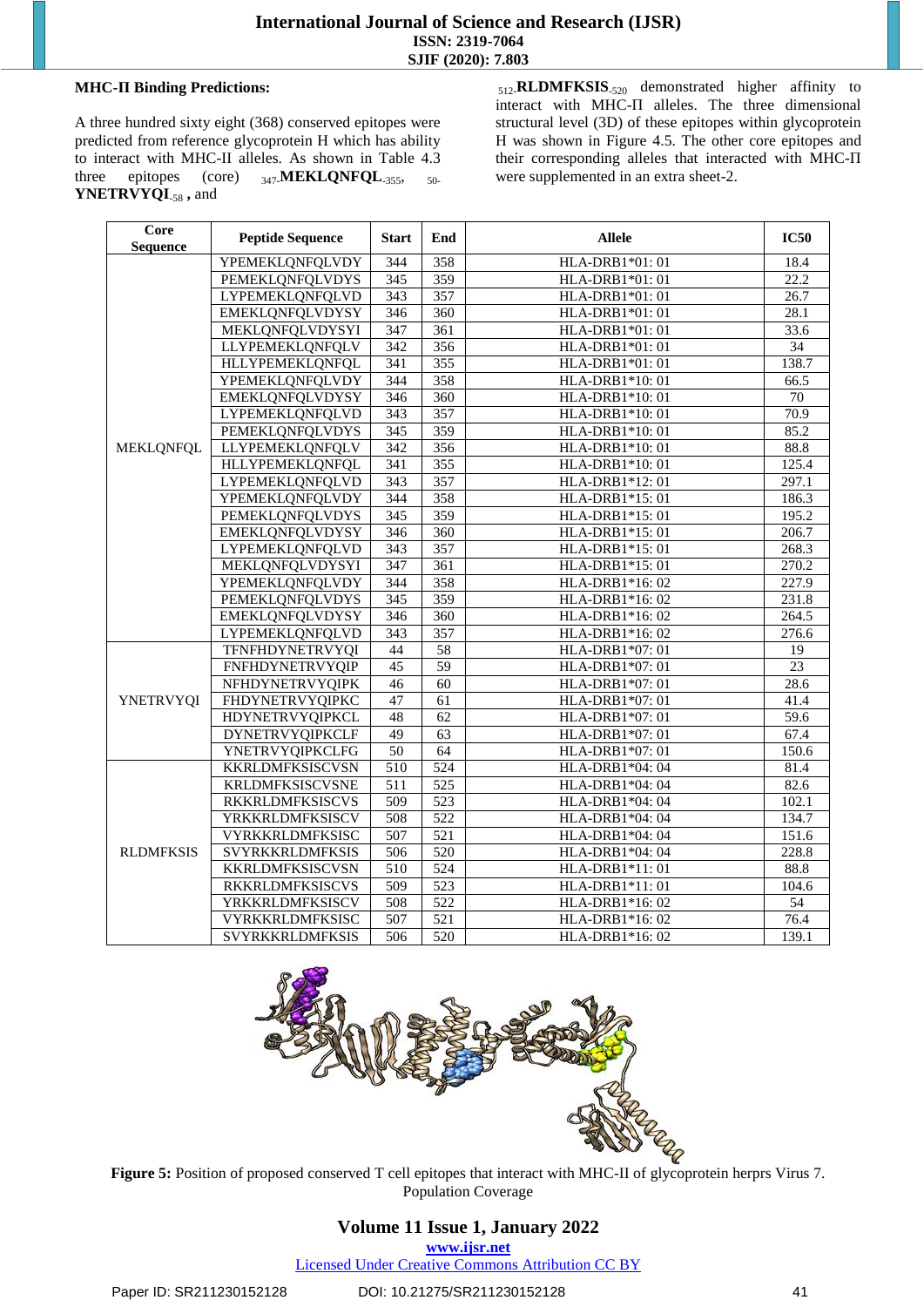# **International Journal of Science and Research (IJSR) ISSN: 2319-7064 SJIF (2020): 7.803**

Population coverage was performed for predicted T-cell epitopes and their respective MHC-I and MHC-II alleles. As shown in Table 4.4 the selected three epitopes that interacted with most frequent MHC-I alleles 180-**FMLALTPSF**<sub>-188, 238-**TTIERFYPF**<sub>-246</sub> and  $_{616}$ -</sub> **YIMDDKQLL**-624. demonstrated population coverage against the whole world  $80.70\%$  Three epitopes  $_{347}$ 

**MEKLQNFQL**-355 **,** 50-**YNETRVYQI**-58 **,** and 512- **RLDMFKSIS**-520 demonstrated population coverage against the whole world 61.02% against MHC-II. The overall epitope sets for the predicted epitopes against MHC-I alleles and MHC-II alleles was 84.43% as shown in Table 4.4 and 4.5.

| Table 4: The Population Coverage against the Whole World for the Predicted epitopes |  |  |
|-------------------------------------------------------------------------------------|--|--|
|                                                                                     |  |  |

| <b>Epitope</b>   | Coverage<br>Class I | <b>Total HLA hits</b> | <b>Epitope</b>   | Coverage<br><b>Class II</b> | <b>Total HLA hits</b> |
|------------------|---------------------|-----------------------|------------------|-----------------------------|-----------------------|
| <b>FMLALTPSF</b> | 58.27%              |                       | MEKLONFOL        | 36.26%                      |                       |
| <b>TTIERFYPF</b> | 34.41%              |                       | YNETRVYOI        | 18.23%                      |                       |
| YIMDDKOLL        | 63.14%              |                       | <b>RLDMFKSIS</b> | 16.85%                      |                       |
| Epitope<br>Set   | 80.70%              | 21                    | Epitope<br>Set   | 61.02%                      |                       |

**Table 5:** The Population Coverage against the Whole World for the Predicted Epitopes against both MHC-1 and MHC-11

| <b>Epitope</b>   | Coverage Class I&II | <b>Total HLA hits</b> |
|------------------|---------------------|-----------------------|
| <b>FMLALTPSF</b> | 58.27%              |                       |
| <b>TTIERFYPF</b> | 34.41%              |                       |
| YIMDDKOLL        | 63.14%              |                       |
| MEKLONFOL        | 36.26%              |                       |
| YNETRVYOI        | 18.23%              |                       |
| <b>RLDMFKSIS</b> | 16.85%              |                       |
| Epitope set      | 92.48%              | 30                    |

# **4. Discussion**

Human herpes virus 7 have recently been isolated. HHV 7 has been associated with exanthem subitum, or roseola. This illness is characterized by  $3 - 5$  days of fever, followed by the appearance of a macula papular "slapped cheek" rash. In addition, there has been an association between human herpes virus 7 and rejection of transplanted kidneys, fulminate hepatitis and infections of the central nervous system<sup>[8]</sup>

Designing epitope-based peptide vaccine has the growing interest for the viral vaccination due to the recent advances in protein data and sequencing technologies. Additionally, it allows the immune response to focus solely on relevant epitopes, avoiding those that lead to non-protective responses, immune evasion, or unwanted side effects.

This study aimed to determine a 100% conserved regions which are then investigated to predict the highly potential immunogenic epitopes for both B and T cells using glycoprotein H of herpes virus 7, glycoprotein H has been proposed by P [Secchiero](https://pubmed.ncbi.nlm.nih.gov/?term=Secchiero+P&cauthor_id=9268767) et al [a](https://pubmed.ncbi.nlm.nih.gov/9268767/#affiliation-1)s a good candidate protein for vaccine against herpes 7 virus  $\left[\begin{smallmatrix} 5 \end{smallmatrix}\right]$  Our results revealed eight promising epitopes for B cell 81-FDQYKHR<sub>-87</sub>,  $_{141}$ IRKLYYNQ-148, 478-KDLTQRVV-485, 342-LLYPEMEKL-350, 572-CTPTNYKYS-580, 97-EKAVKIYAQ-105, 106- KFQTNIKPV<sub>-114</sub> and 506-SVYRKKRLDM<sub>-515</sub>. this epitopes had a higher predicted score for surface accessibility and antigenicity, moreover this epitopes showed non toxic and non-allergic effect. This epitopes probably activating humeral immune response as it is part of glycoprotein H $\overline{[}^{10]}$ 

In prediction of T-cell the epitopes interacting with different types of MHC-I alleles.129 conserved epitopes were predicted to interact with different MHC-1 alleles. The epitopes <sub>180</sub>**FMLALTPSF**<sub>-188</sub> had higher affinity to interact with eight alleles, also,, 238-**TTIERFYPF**-246 that interacted with seven alleles while the epitope  $616-$ **YIMDDKQLL**<sub>-624</sub> that interacted with six alleles.

Our prediction of these epitopes to binding with different alleles agreed with concept of Vikas Sharma, <sup>1</sup> Fauzul Mobeen, <sup>1</sup> and Tulika Prakas.

A three hundred sixty eight (368) conserved epitopes were predicted from reference glycoprotein H which has ability to interact with MHC-II alleles. The  $(core)$   $_{347}$ **MEKLQNFQL**<sub>-355</sub> interact with 5 HLA the core  $_{50}$ -**YNETRVYQI**<sub>-58</sub> interact with one allele and the core  $_{512}$ -**RLDMFKSIS**<sub>-520</sub> interact with 3 HLA<sup>[11]</sup>

Vikas Sharma, 1 Fauzul Mobeen, 1 and Tulika Prakas identified only three epitopes in the genome of Human Herpes Virus 7 which are present on the antigenic proteins [12]

# **5. Conclusions**

This study predict the following epitopes to be used as herpes virus 7 vaccine: The epitopes 81-FDQYKHR<sub>-87, 141</sub> IRKLYYNQ-148, 478-KDLTQRVV-485, 342-LLYPEMEKL-350, 572-CTPTNYKYS-580, 97-EKAVKIYAQ-105, 106- KFQTNIKPV<sub>-114</sub> and 506-SVYRKKRLDM<sub>-515</sub> were predicted against B cell. The peptides<sub>180-</sub>**FMLALTPSF**. 188, 238-**TTIERFYPF**-246 and 616-**YIMDDKQLL**-624. were predicted against MHC I. three epitopes (core) 347-**MEKLQNFQL**-355 **,** 50-**YNETRVYQI**-58 **,** and 512- **RLDMFKSIS**-520 were predicted against MHCII. Further

**Volume 11 Issue 1, January 2022 www.ijsr.net**